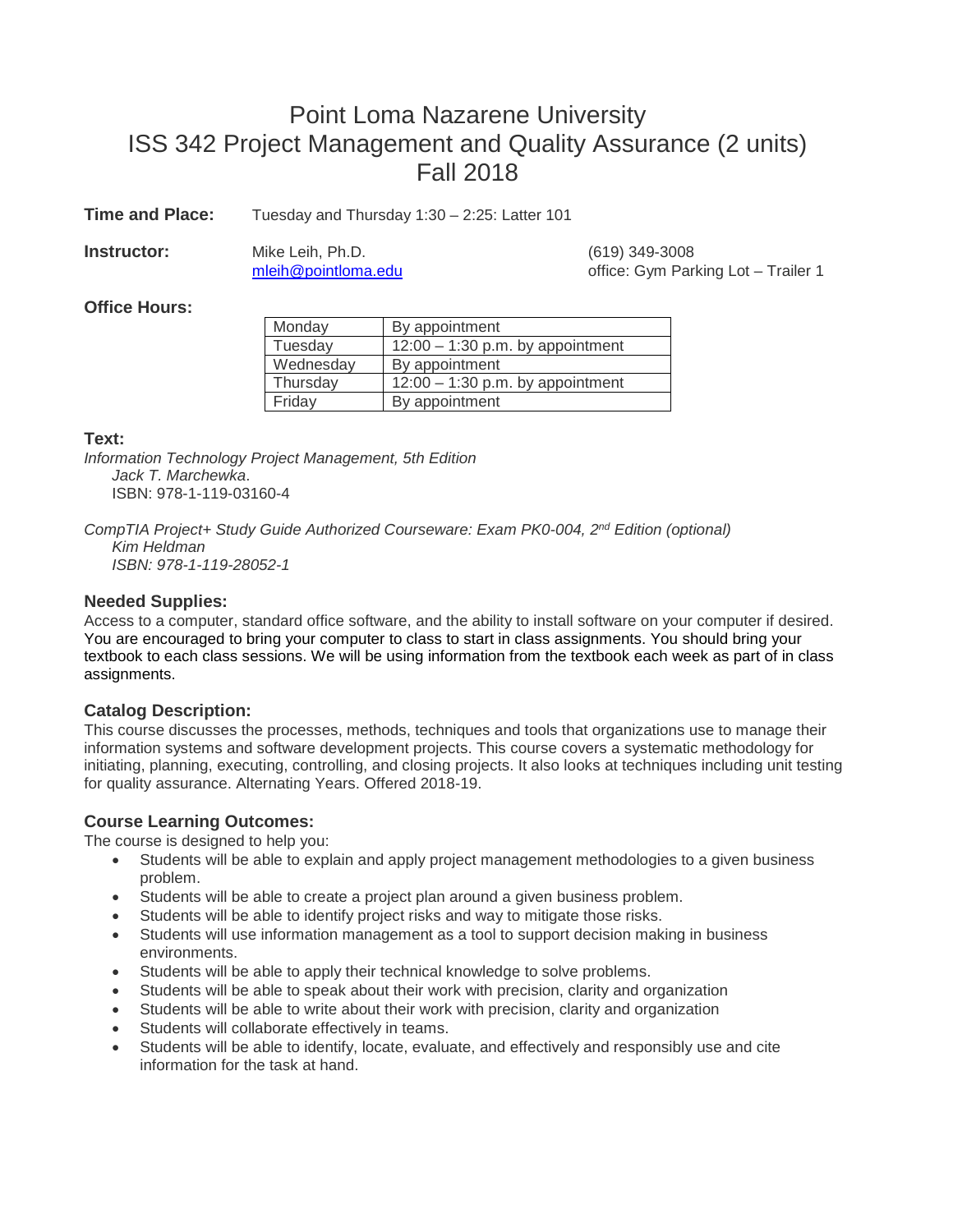#### **Course Organization:**

**Reading**: The assigned reading each week should be completed before class. Lecture, class discussion and class activities will be based on the assumption that the reading has been completed before the Tuesday class of a given week.

**Chapter Quizzes**: Quizzes are open book and will focus on having read and understood the reading assignment. Quizzes will be taken online using Canvas before class and will be available 24 hours before they are due. Each quiz will have 10 questions and students will have 10 minutes to complete the quiz. Each quiz is due before we discuss the topic in class. This is to encourage students to complete the reading prior to class discussion. Missed quizzes will receive zero points and there will be no make-up for missed quizzes.

**Chapter Questions**: After reading a given chapter, students should submit one or more questions they have regarding the chapter before 6am on the due date (typically, before the chapter is discussed in class). Questions posted after the due date will receive zero points.

**In Class Activities**: Each week we may have an in class activity, which should be completed in class and submitted or turned in. These assignments will vary each week, but will include case study review and reflections, quick thinking analysis and activity reports. Missing in-class activities cannot be made up if absent from the class.

**Husky Air Team Assignments:** Each chapter, teams will complete a Husky Air assignment as outlined in the textbook. Teams will consist of two to three students. Assignments will be delivered as a team and the team will generally receive a common grade for the assignment. A team participation report will be included with each assignment and the instructor may reduce points for a given team member who does not fully participate in the team assignments.

**Course Project Report:** Each student will find a real IT project at a company and report the details of that project as a term report. Drafts of the report will be due throughout the course. Details of what is required in the report drafts and the final report will be provided in class.

**Exams:** A mid-term and final exam will be given in class. The mid-term exam will cover all material covered from chapter 1 through chapter x. The final exam will cover all material throughout the course. The exams will be closed book and closed note and will include multiple choice, short answer, and problem solving questions. **If you will miss an exam for a school function, you must arrange to take it in advance. If you ever miss an exam without giving the instructor prior notice, there is a good chance you will receive a zero unless, of course, there was clearly an emergency**

**Extra Credit:** This course will cover the majority of the knowledge domains tested on the CompTIA Project+ certification exam. Any student who takes and passes the CompTIA Project+ certification exam prior to the final day of the course (excluding the final exam day) will receive 500 extra credit points. (Students who already have a current Project+ certification, are not eligible.) The cost to take the CompTIA certification exam is \$141.00 (subject to change). Students must pass a practice test at least twice before attempting the certification exam and to be eligible to receive the 500 extra credit points.

#### **E-mail and Messages:**

I expect that you regularly use e-mail. I will periodically send you information and updates via e-mail and/or via canvas. In the first week of class you must activate your PLNU e-mail account if you are not currently using it. Please try to send questions about specific problems or course details to me via Canvas so that all members of the class can see the response.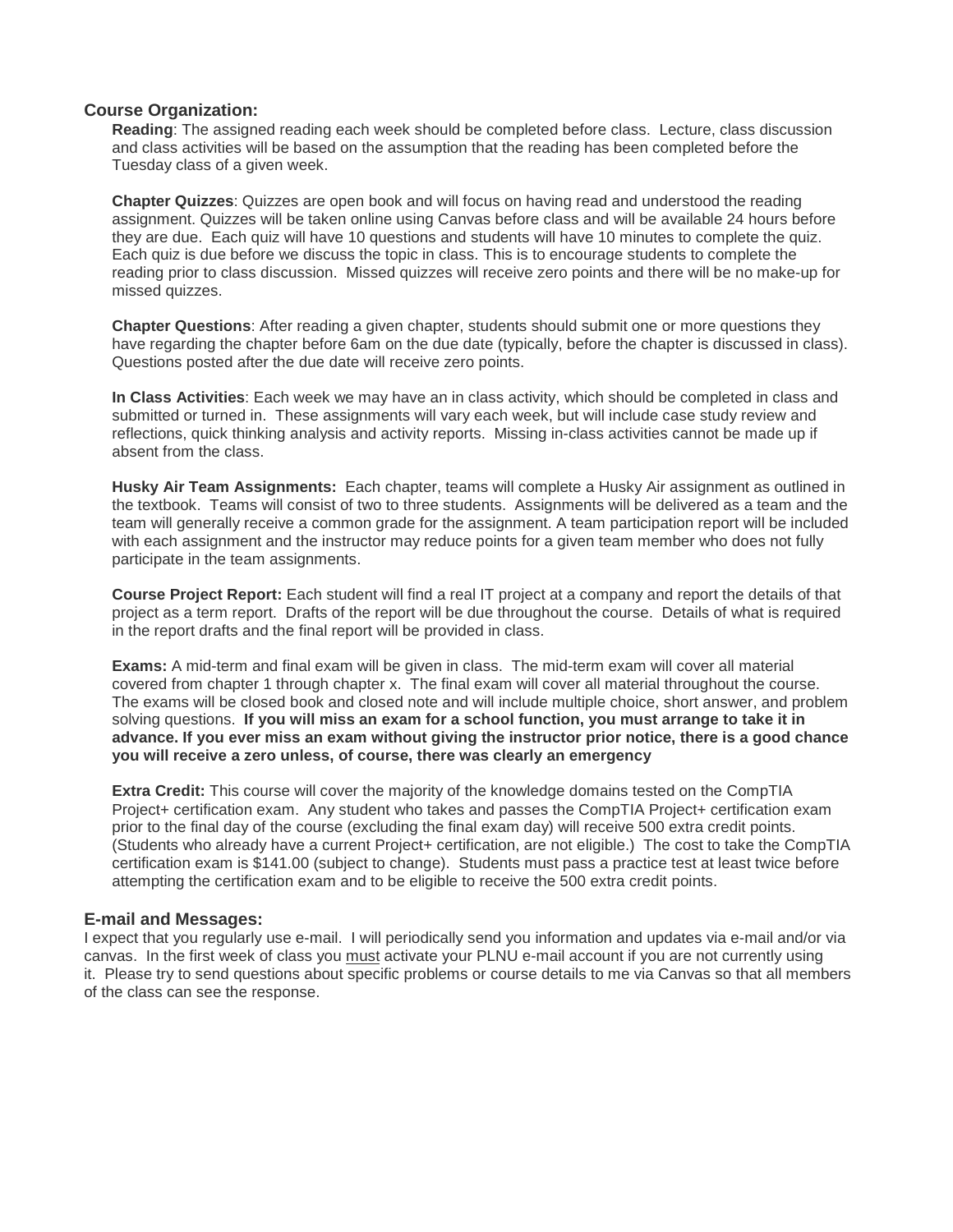# **Activity Point Distribution:**

| <b>Activity</b>              | <b>Points</b> | <b>Percent</b> |
|------------------------------|---------------|----------------|
| <b>Reading Quizzes</b>       | 120           | 12%            |
| <b>Chapter Questions</b>     | 60            | 6%             |
| In Class Assignments         | 60            | 6%             |
| Husky Air Team Assignments   | 240           | 24%            |
| <b>Course Project Report</b> | 150           | 15%            |
| Mid Term                     | 100           | 10%            |
| <b>Final Exam</b>            | 250           | 26%            |
| Total                        | 980           | 100%           |

# **Grading Scale:**

| Α         | в        | C        | D        |
|-----------|----------|----------|----------|
|           | (87,90)  | (77, 80) | (67, 70) |
| [92, 100] | [82, 87] | [72, 77] | [62, 67) |
| [90, 92)  | [80, 82) | [70, 72) | [60, 62] |

# **Credit Hour Information: Distribution of Student Learning Hours**

In the interest of providing sufficient time to accomplish the stated course learning outcomes, this class meets the PLNU credit hour policy for a 2-unit class delivered over 15 weeks. Specific details about how the class meets the credit hour requirements can be provided upon request. It is anticipated that you will spend a minimum of 37.5 participation hours per credit hour in your course. The estimated time expectations for this course are shown below:

| <b>Activity</b>              | <b>Hours</b> |  |
|------------------------------|--------------|--|
| Reading and Online Quizzes   | 18           |  |
| In-Class Meetings and Exams  | 25           |  |
| Husky Air Assignments        | 20           |  |
| <b>Course Project Report</b> | 10           |  |
| <b>Exams Preparation</b>     |              |  |
|                              |              |  |

#### **Late Homework/Classwork:**

Reading Quizzes and in-class activities are not accepted late. If you fail to take the reading quiz before the due date/time or fail to turn in an in-class activity, you will receive a zero for the quiz. Other assignments can be submitted late but will receive a 10% point deduction for each day late (24 hour period after the due date/time). Late assignments will not be accepted more than five days late. No assignment will be accepted after the last day of the semester (not counting final exams week).

#### **Missed Exams:**

If you will miss an exam for a school function, you must arrange to take it in advance. If you ever miss an exam without giving the instructor prior notice, there is a good chance you will receive a zero unless, of course, there was clearly an emergency.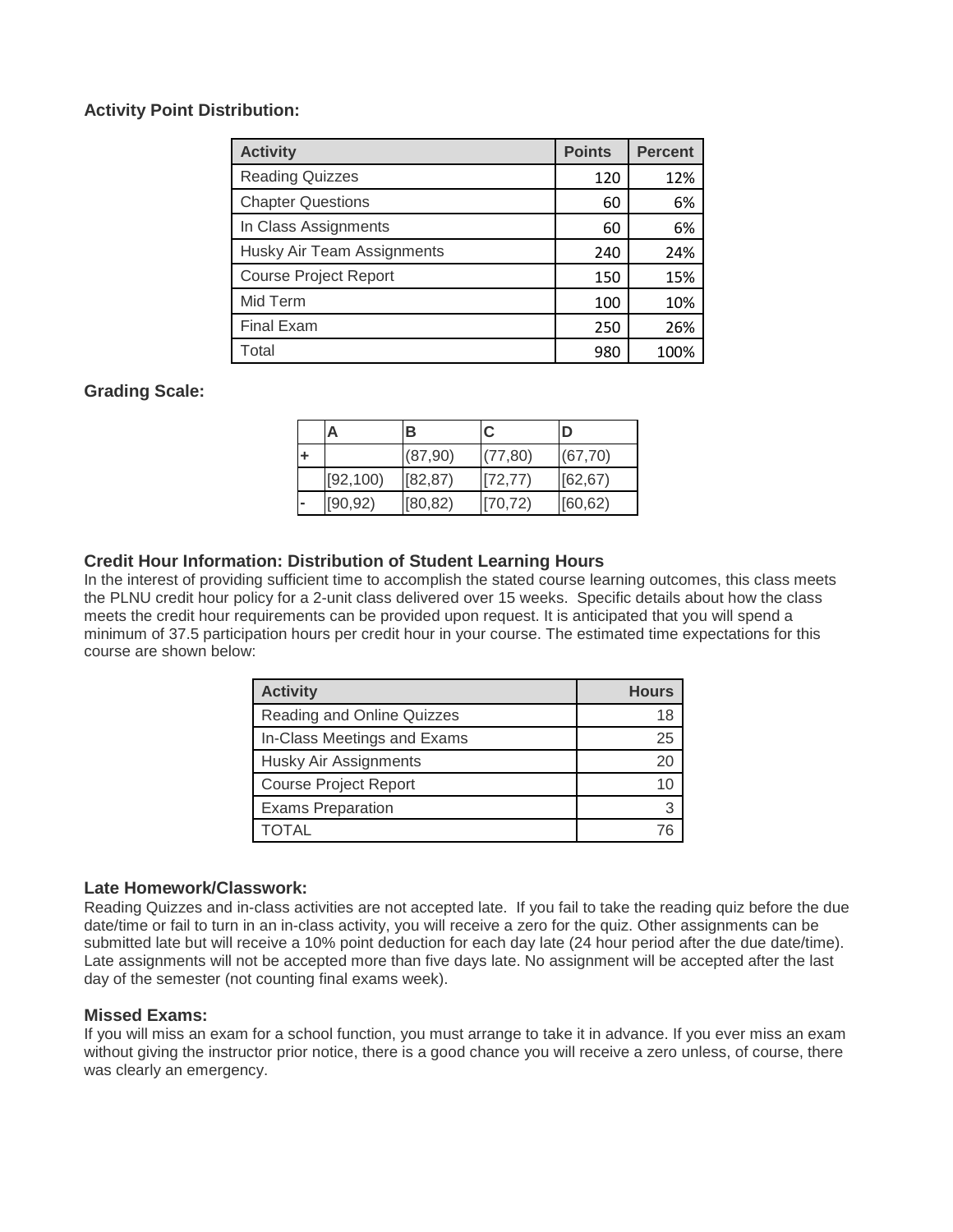#### **University Mission:**

Point Loma Nazarene University exists to provide higher education in a vital Christian community where minds are engaged and challenged, character is modeled and formed, and service is an expression of faith. Being of Wesleyan heritage, we strive to be a learning community where grace is foundational, truth is pursued, and holiness is a way of life.

#### **Department Mission:**

The Mathematical, Information, and Computer Sciences department at Point Loma Nazarene University is committed to maintaining a curriculum that provides its students with the tools to be productive, the passion to continue learning, and Christian perspectives to provide a basis for making sound value judgments.

#### **Attendance:**

Attendance is expected at each class session. In the event of an absence you are responsible for the material covered in class and the assignments given that day.

Regular and punctual attendance at all classes is considered essential to optimum academic achievement. If the student is absent from more than 10 percent of class meetings, the faculty member can file a written report which may result in de-enrollment. If the absences exceed 20 percent, the student may be de-enrolled without notice until the university drop date or, after that date, receive the appropriate grade for their work and participation. See [Attendance Policy](https://catalog.pointloma.edu/content.php?catoid=28&navoid=1761#Class_Attendance) in the in the Undergraduate Academic Catalog.

#### **Class Enrollment:**

It is the student's responsibility to maintain his/her class schedule. Should the need arise to drop this course (personal emergencies, poor performance, etc.), the student has the responsibility to follow through (provided the drop date meets the stated calendar deadline established by the university), not the instructor. Simply ceasing to attend this course or failing to follow through to arrange for a change of registration (drop/add) may easily result in a grade of F on the official transcript.

#### **Academic Accommodations:**

While all students are expected to meet the minimum standards for completion of this course as established by the instructor, students with disabilities may require academic adjustments, modifications or auxiliary aids/services. At Point Loma Nazarene University (PLNU), these students are requested to register with the Disability Resource Center (DRC), located in the Bond Academic Center. [\(DRC@pointloma.edu](mailto:DRC@pointloma.edu) or 619-849- 2486). The DRC's policies and procedures for assisting such students in the development of an appropriate academic adjustment plan (AP) allows PLNU to comply with Section 504 of the Rehabilitation Act and the Americans with Disabilities Act. Section 504 (a) prohibits discrimination against students with special needs and guarantees all qualified students equal access to and benefits of PLNU programs and activities. After the student files the required documentation, the DRC, in conjunction with the student, will develop an AP to meet that student's specific learning needs. The DRC will thereafter email the student's AP to all faculty who teach courses in which the student is enrolled each semester. The AP must be implemented in all such courses.

If students do not wish to avail themselves of some or all of the elements of their AP in a particular course, it is the responsibility of those students to notify their professor in that course. PLNU highly recommends that DRC students speak with their professors during the first two weeks of each semester about the applicability of their AP in that particular course and/or if they do not desire to take advantage of some or all of the elements of their AP in that course.

#### **Academic Honesty:**

Students should demonstrate academic honesty by doing original work and by giving appropriate credit to the ideas of others. Academic dishonesty is the act of presenting information, ideas, and/or concepts as one's own when in reality they are the results of another person's creativity and effort. A faculty member who believes a situation involving academic dishonesty has been detected may assign a failing grade for that assignment or examination, or, depending on the seriousness of the offense, for the course. Faculty should follow and students may appeal using the procedure in the university Catalog. See [the catalog](https://catalog.pointloma.edu/content.php?catoid=28&navoid=1761#Academic_Honesty) for definitions of kinds of academic dishonesty and for further policy information.

#### **Final Exam: Date and Time:**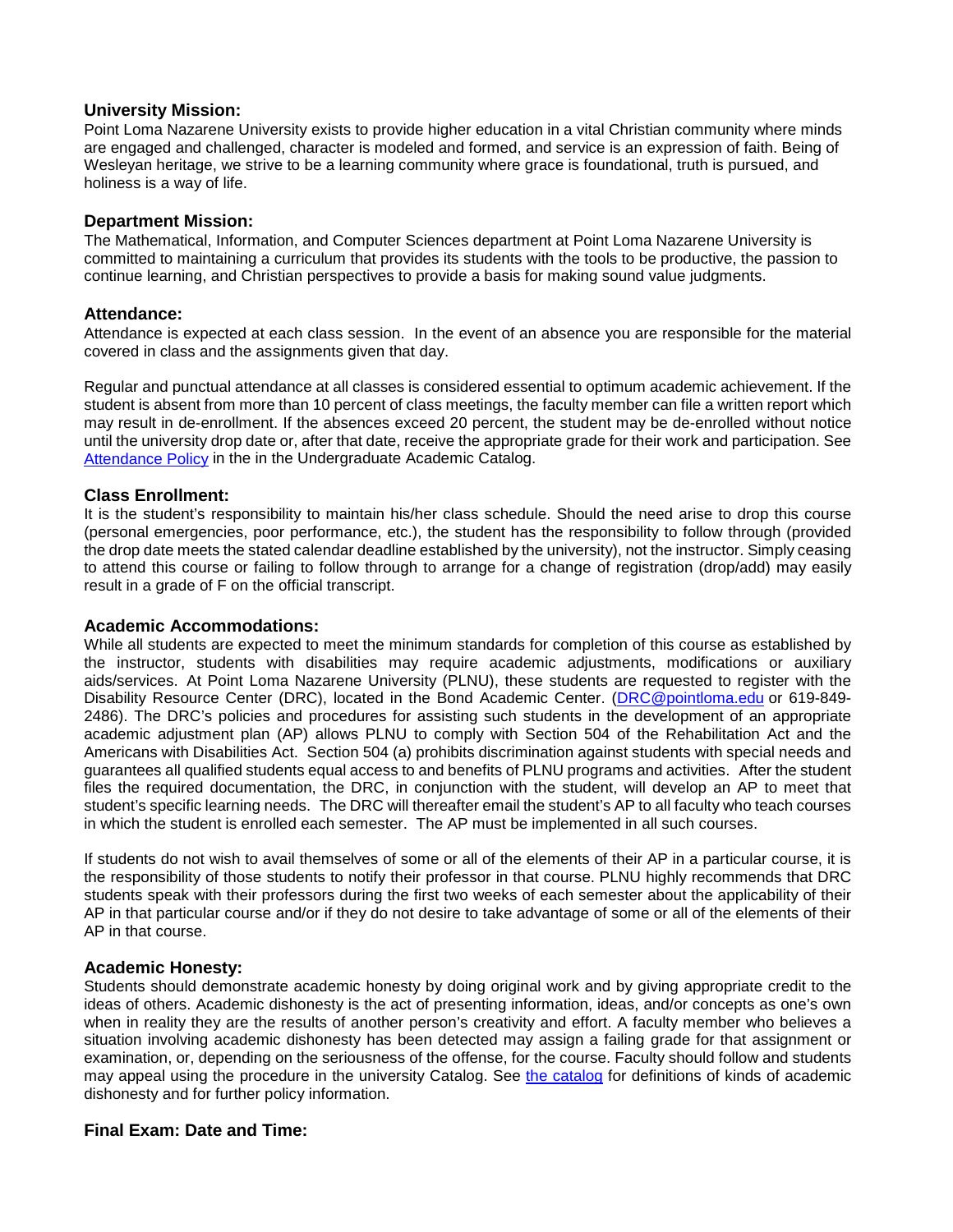The final exam date and time is set by the university at the beginning of the semester and may not be changed by the instructor. This schedule can be found on the university website and in the course calendar. No requests for early examinations will be approved. Only in the case that a student is required to take three exams during the same day of finals week, is an instructor authorized to consider changing the exam date and time for that particular student.